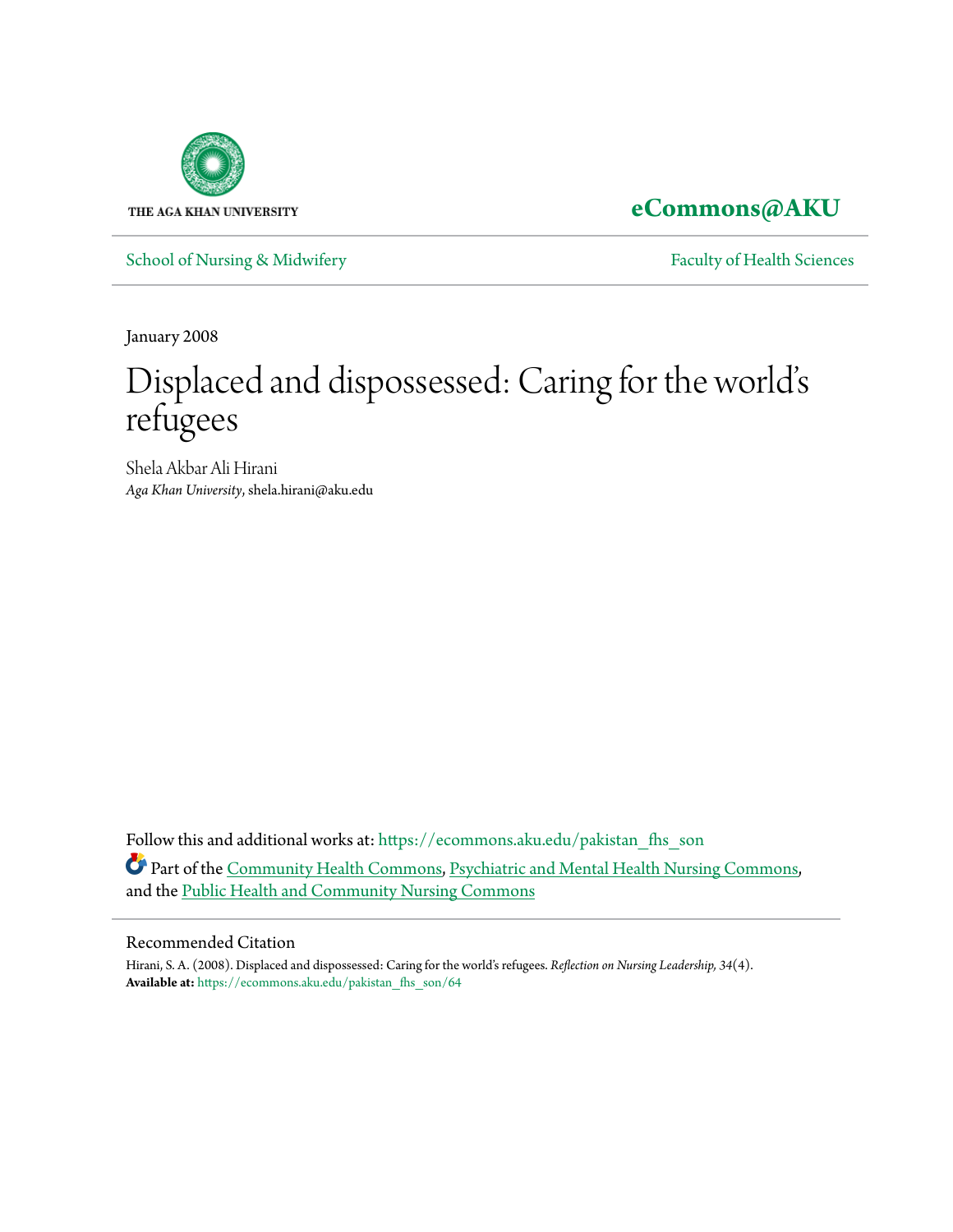<span id="page-1-0"></span>[nursingsociety.org](http://www.nursingsociety.org/)

[Publications](http://www.nursingsociety.org/learn-grow/publications) | [Contact Us](https://www.reflectionsonnursingleadership.org/about-the-magazine/contact-us) | [Login](https://www.reflectionsonnursingleadership.org/AUTH2/)







Sigma Theta Tau International Honor Society of Nursing®



[Home](https://www.reflectionsonnursingleadership.org/home) / [Features](https://www.reflectionsonnursingleadership.org/features) / [More Features](javascript: void(0))



# Displaced and dispossessed: Caring for the world's refugees

By Shela Akbar Ali Hirani | 11/21/2008

Through knowledge, support and advocacy, nurses empower the powerless.



Afghan women refugees in Pakistan © 2008 The Associated Press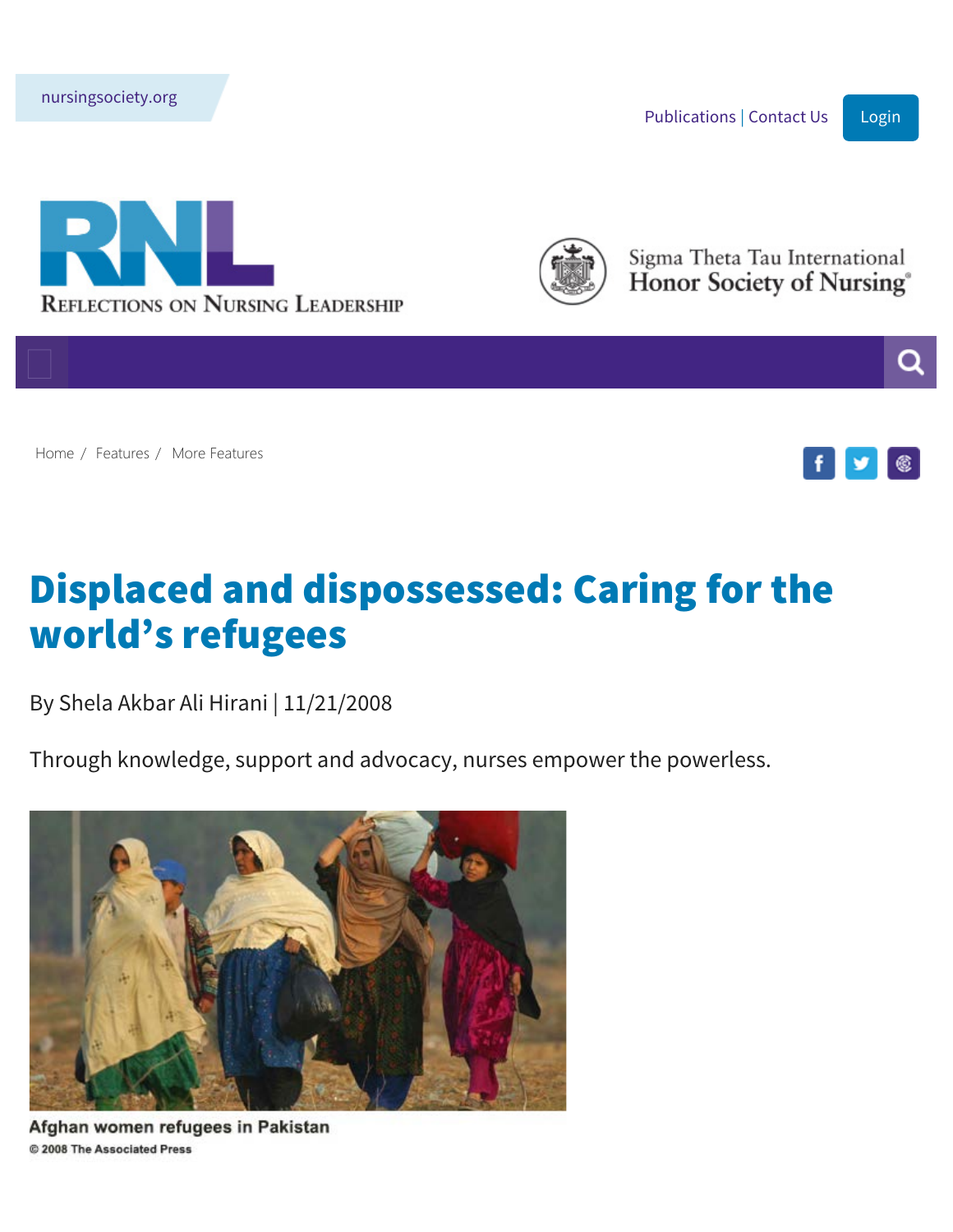Refugees are among the world's most vulnerable populations. They suffer from various threats to their mental health throughout their migration and resettlement. The physical, psychological and emotional traumas that refugees face, before and during migration, are compounded by sociocultural issues they encounter when they finally find shelter. They are often regarded as a burden on the host country's resources, so these issues are not addressed adequately. Consequently, they experience various mental health problems.

The three major sociocultural issues among refugees are culture shock, loss of status and role, and family disruption, all of which need attention from nurses. Restoring the mental health of refugees by addressing their sociocultural issues is a major responsibility and challenge for nurses.



I have encountered many refugee clients in hospital and community settings and, because of language and cultural barriers, have found it

difficult to competently deal with the issues they face. I have also observed gaps in care provided by other health team members due to lack of cultural sensitivity and competency.

Culture shock, "the severe anxiety generated by being in a new culture with unfamiliar language and social norms," greatly affects a refugee's mental well-being (Carson & Arnold, 1996, p. 308). When physically and psychologically tortured refugees enter a new land, they find themselves in an alien culture where the environment, climate, language, grooming and societal norms are much different from their own. They are expected to settle in and adjust to the new culture, which leads to stress and gives rise to maladjustment. "The greater the sociocultural difference between the country of origin and the country of migration, the more pronounced will be the stress and the resulting mental illness" (Furnham & Bochner, 1986, p. 105).

In addition to other stressors, refugees often encounter racism in the host community. Frequently labeled as alien, they are ridiculed because of differences in grooming and behavior, which negatively impacts their self-concept, self-esteem and self-worth. As one nurse observes, "These people find it difficult to adjust. They are stared at because of the way they dress" (Hampshire, 2001, p. 17).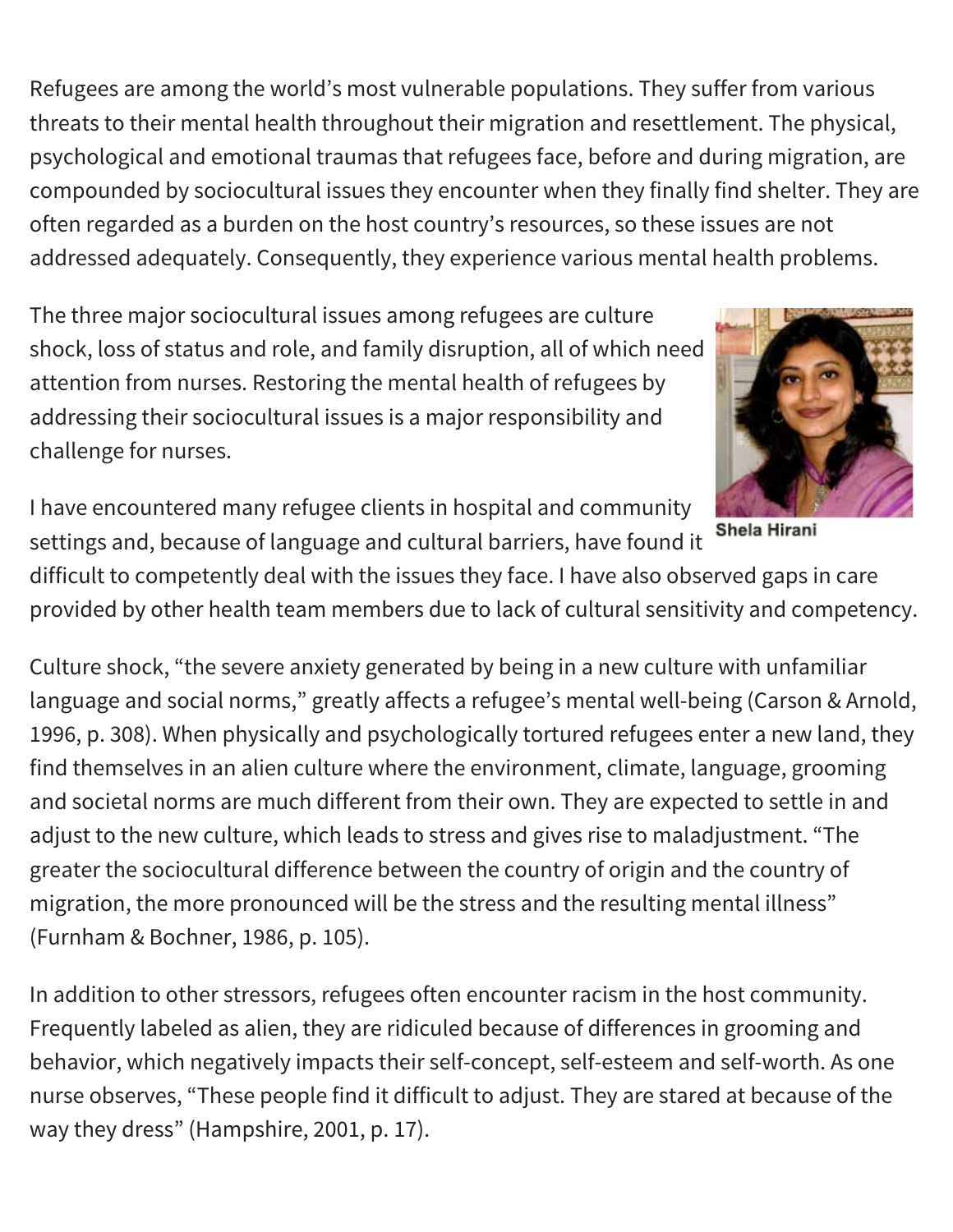Often, health care workers wrongly perceive refugees as mentally ill, based on their behavior. As While (1992) observes, "Unusual behavior is all too easily attributed to mental illness when it is in fact an expression of justified distress or anger" (p. 281). This lack of cultural sensitivity among health workers can further exacerbate poor physical and mental health among refugees. In addition to predisposing refugees to cultural conflict and social isolation, lack of sensitivity by health workers can make refugees reluctant to seek medical help.

Language barriers often contribute to culture shock. Refugees find it difficult to express their concerns and needs to others. They face employment problems and encounter educational challenges that increase stress levels and lead to frustration and maladjustment. Language barriers also discourage refugees from seeking and receiving medical help, which negatively affects their mental health. To improve the mental health of refugees, nurses need to develop cultural competency and sensitivity, address clients and their cultural norms with respect, offer psychological support and be non-judgmental when interacting with them.

Loss of status and role also negatively affect the mental health of refugees. "Refugees," observes Wiggs (1994), "come from all walks of life—teachers, businessmen, farm workers, ex-government ministers—and yet all have to cope with the umbrella label of 'refugee'" (p. 18). Previous qualifications are not recognized in the new land, so refugees may have to accept employment that is beneath their qualifications and incompatible with their personal values. Consequently, they suffer from feelings of disappointment, inferiority, decreased self-concept and role conflict

I have personally seen many Afghan refugees in Pakistan who were previously wealthy, respected businessmen and merchants. They used to live in big, beautiful houses but now, because they are laborers, vegetable sellers, cobblers or unemployed, live in camps or rental housing. As a result, they suffer from role conflict and societal indifference to their previous status. These role-conflict issues are exacerbated for males when the females in their lives get jobs but they remain unemployed. This situation sometimes leads to drug addiction or even suicide.

"Status and role loss is particularly important to men," observes While (1992), "and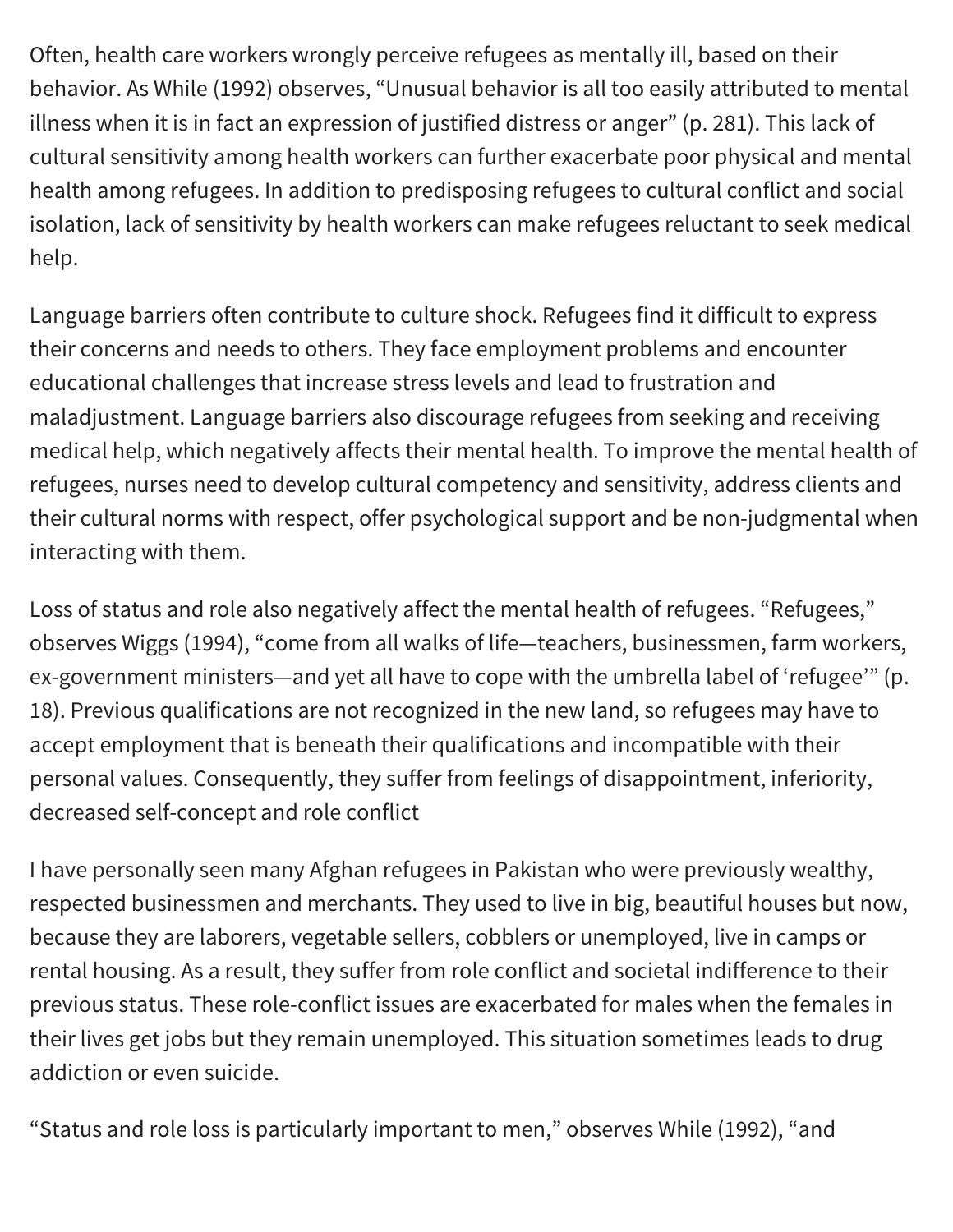downward social mobility has been found to be a factor in the incidence of mental illness among immigrant groups" (p. 281). In contrast, retaining their previous identity contributes to refugees' mental health.

Many refugees continue to live stressful lives in their host country because of their illegal status, suffering from loss of control and feelings of powerlessness and uncertainty (Baxter, 2000). They are sometimes reluctant to seek help from health workers, thinking it would involve questioning and disclosure of information that might cause them to be stigmatized or rejected.

Even if refugees seek help, they often don't share necessary information about illnesses or openly discuss past experiences in which they were exploited, tortured or raped. In such situations, restoring the mental health of refugees is one of the biggest challenges nurses face. It is the responsibility of nurses to establish and sustain partnerships with refugees by learning about their bitter experiences and their physical and emotional consequences (Downs, 1997). Nurses can help and support refugees by encouraging them to tell their stories, accept themselves, to let go of their past, and move on with focused and achievable goals. A positive attitude by nurses toward refugees can help them overcome problems associated with role conflict and status loss.

Finally, refugees encounter family disruption. Migration inevitably involves separation of refugees from familiar places, family members and relatives. "All political refugees are different, but all will have experienced the extreme trauma of enforced uprooting and the misery of permanent separation from loved people and places" (While, 1992, p. 281). Refugees feel uncertain. They don't know whether family members they became separated from are alive or not. I have encountered many Afghan refugees who suffer feelings of guilt for leaving behind relatives behind.

Many who had witnessed the deaths of close relatives now suffer from depression, posttraumatic stress disorders and somatic complaints. Five years after South Asian refugees migrated to the United States, 81 percent were seriously distressed about their separation from missing family members, 67 percent had recurring painful memories of war and their escape from it; 59 percent were homesick; and 58 percent were experiencing stress caused by difficulty communicating with relatives remaining in South Asia (Fox, Cowell & Johnson,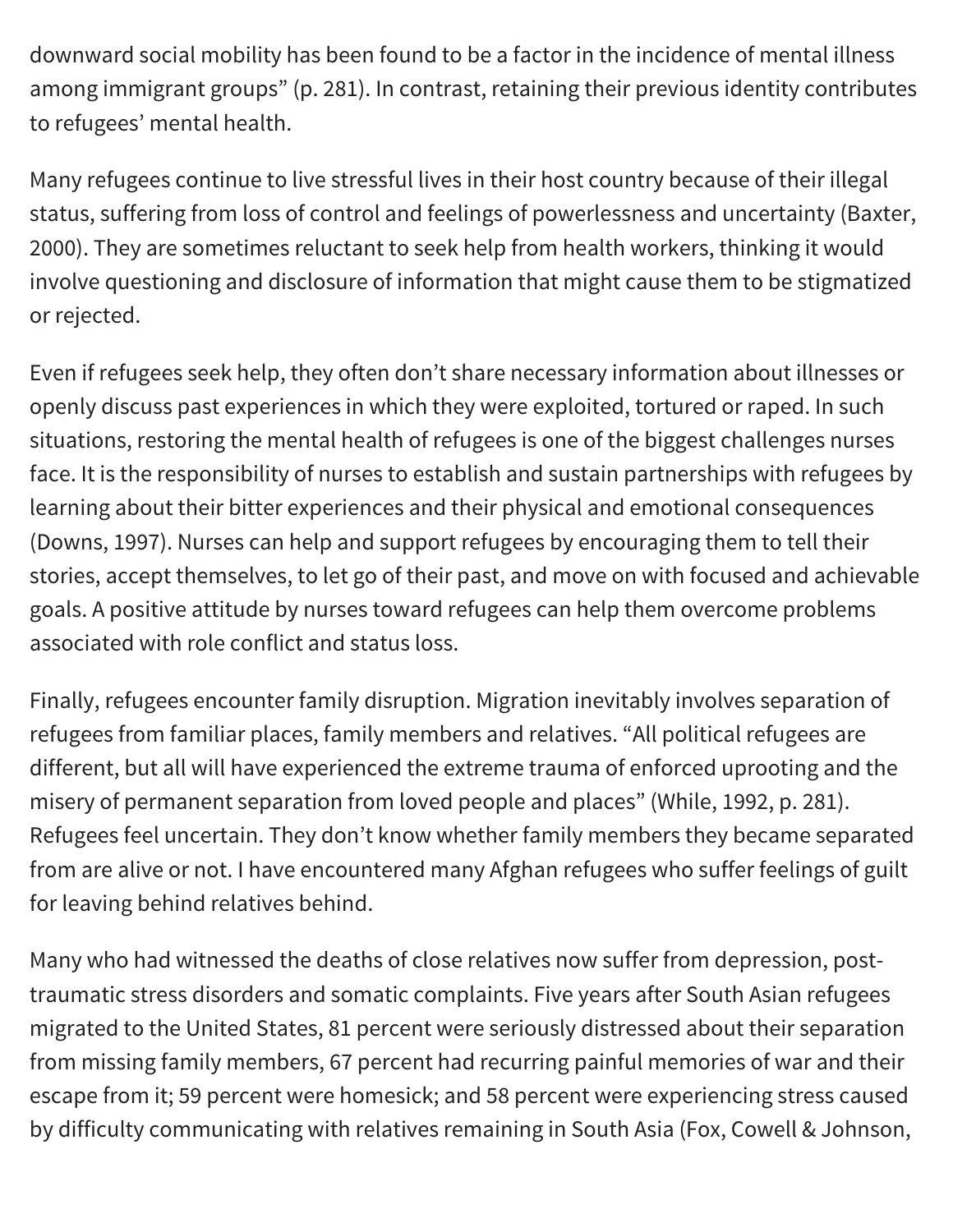1995). Maladjustment caused by family disruption among refugees often leads to further isolation. As a result, they find it difficult to cope with major life changes in a new society and culture, making them more prone to mental illnesses.

Studies suggest that refugee women are more prone to mental health problems caused by family disruption, whether from loss of parents, spouses or children. It is important that nurses address such issues competently. By learning to detect and understand unrecognized grief among refugees, nurses can help them deal with issues of loss and painful memories. Nurses can also offer support to refugees by designing intervention programs that encourage social support networks, family viability and ethnic community development. In addition, nurses can help refugees develop culturally appropriate coping strategies.

To deal effectively with refugee sociocultural issues, nurses must become aware of values they hold that hinder effective care. Nurses should make use of available media to address these issues and their impact. They need to strongly emphasize implementation of culturally sensitive approaches to meeting refugee needs through mental health services, referral centers and hospitals. Nurses also need to convince government workers and policymakers to allocate funds and other resources for refugee needs, including resettlement.

As refugee advocates, nurses should encourage governments to provide mental health services, recreational facilities and career guidance services, and help empower refugees by promoting training programs that advance language, education and professional skills. In hospitals, nurses should ask management to provide cultural competency training to staff members. Within refugee communities, nurses should establish support groups and identify, recruit and help train health workers. They should also take the initiative in arranging for refugee counseling.

If nurses do not effectively deal with culture shock, loss of status and role, and family disruption, the physical, mental and social well-being of refugees is at risk, which can trigger additional maladjustment problems. By demonstrating cultural sensitivity and competency, and helping establish support networks, nurses can minimize maladjustment and reduce mental health problems for refugees. RNL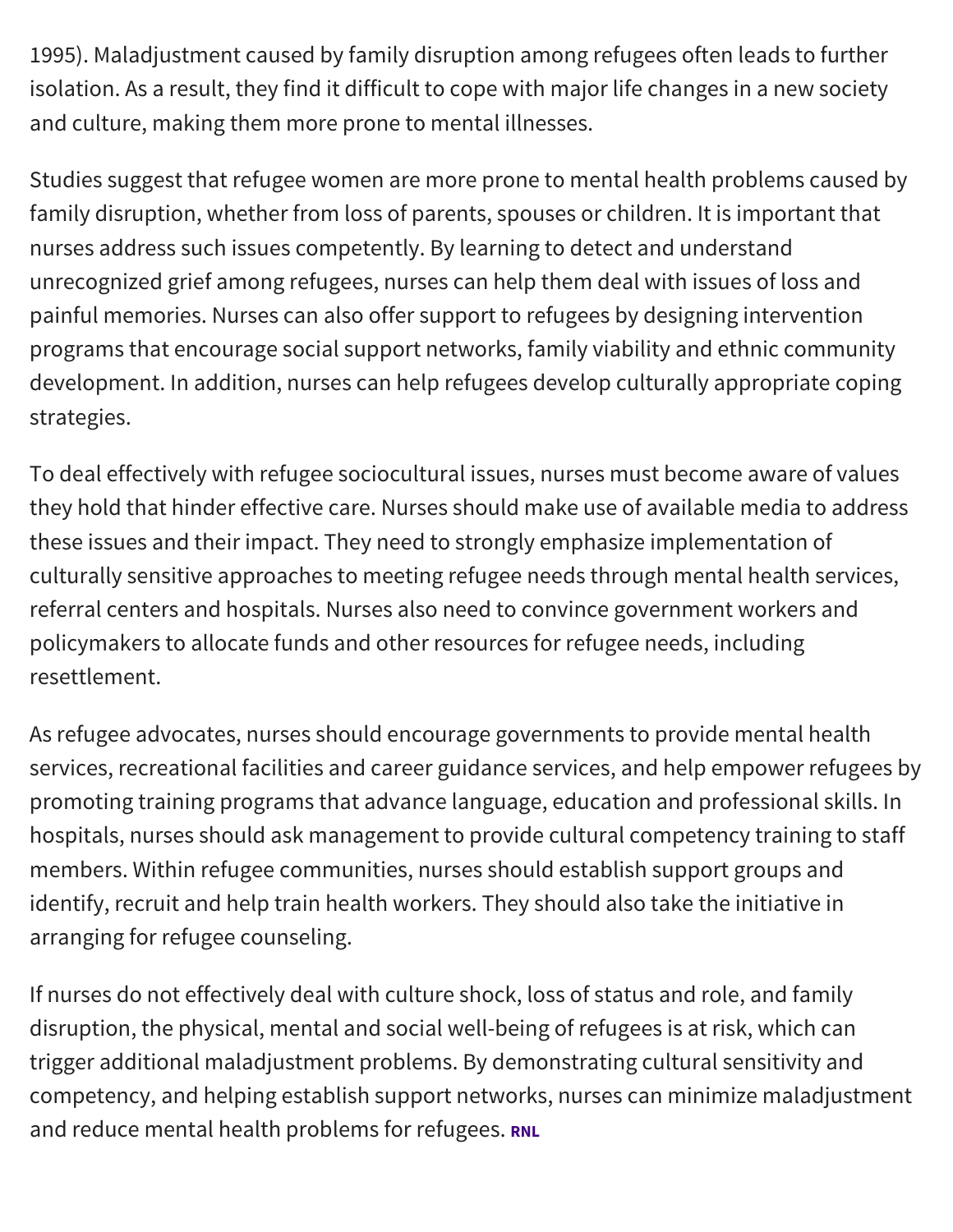**Shela Akbar Ali Hirani,** RN, BScN, instructor at Aga Khan University School of Nursing in Karachi, Pakistan, is secretary of Rho Delta Chapter.

#### **References:**

Baxter, C. (2000). Antiracist practice: Achieving competency and maintaining professional standards. In T. Thompson & P. Mathias (Eds.), Lyttle's mental health and disorder. Philadelphia: Bailliere Tindall.

Carson, V.B., & Arnold, E.N. (1996). Mental health nursing: The nurse-patient journey. Philadelphia: W.B. Saunders.

Downs, K., Bernstein, J., & Marchese, T. (1997). Providing culturally competent primary care for immigrant and refugee women. Journal of Nurse-Midwifery, 42(6), 499-507.

Fox, P.G., Cowell, J.M., & Johnson, M.M. (1995). Effects of family disruption on Southeast Asian refugee women. International Nursing Review, 42(1), 27-30.

Furnham, A., & Bochner, S. (1986). Culture shock: Psychological reaction to unfamiliar environments. London, New York: Routledge.

Hampshire, M. (2001). Out of reach. Nursing Standard, 15(51), 16-17.

While, A.E. (1992). A text book of psychiatric and mental health nursing. New York: Churchill Livingstone.

Wiggs, L. (1994). Meeting the needs of refugees. Nursing Standard, 8(51), 18-20